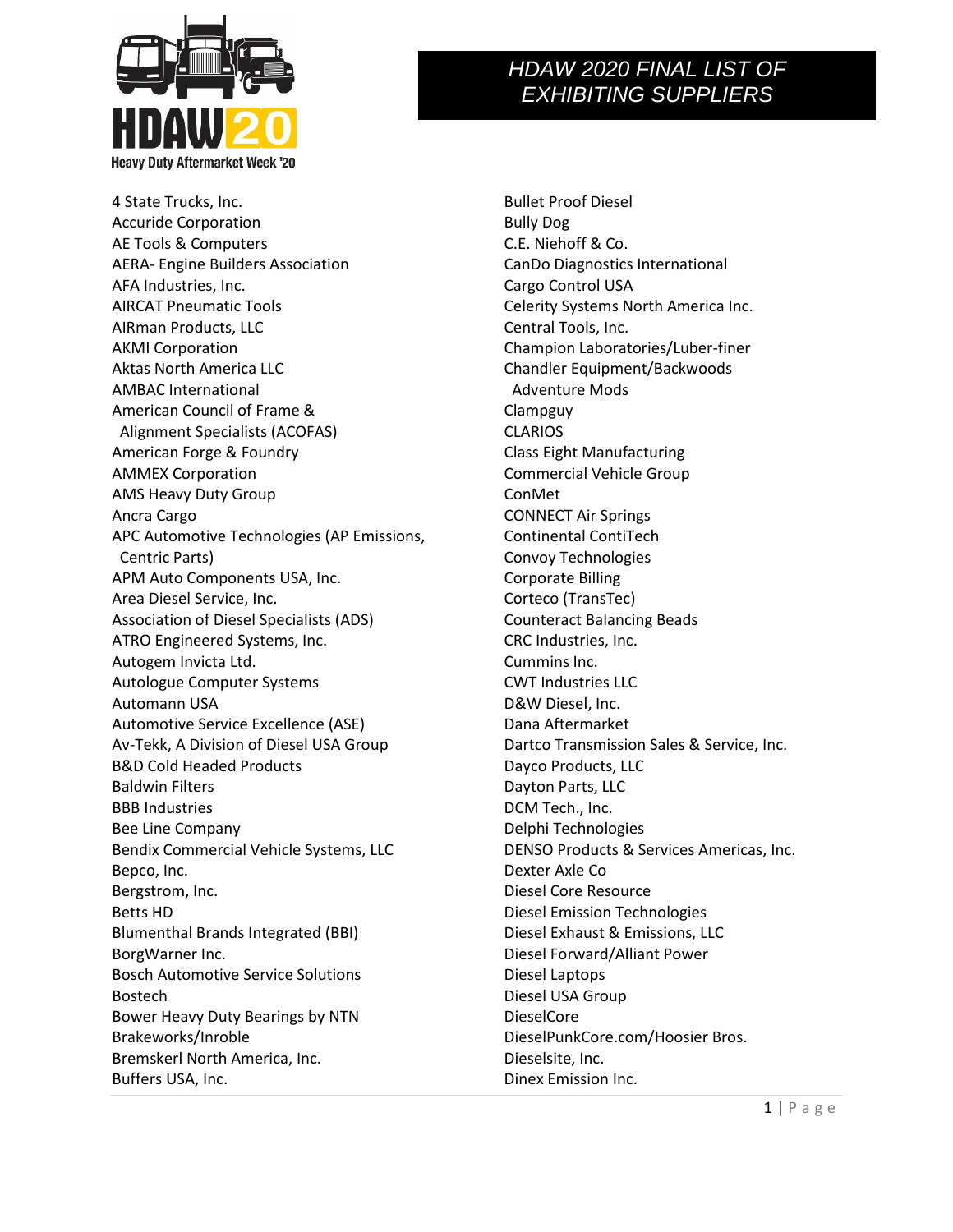

DIPACO/Dtech Dixie Electric Ltd. DK Smith International DMA Sales LLC-Bulldog HD Shocks DNR Industries Inc. Doleco USA Inc. Donaldson Company, Inc. Dorman HD Solutions Drexel Group DRiV DSI Solutions Durabrake Co. Durametal Duroline North America, Inc. Dynaflex Products East Penn Manufacturing Co., Inc. Eastern Industries, Inc. Eaton ECCO EcoClean Advantage LLC EGC Enterprises Elder Rubber Inc. ElringKlinger AG/Elring- Das Original Energy Suspension Enviromotive, Inc. Esco Industries Inc. Everco HD/SMP Exide/Battery Systems Extreme Manufacturing E-ZOIL Products Inc. Fairview USA Inc. Feltons Clutch & Brake/CBK Industrial Femco Drain Technology, Inc. Fersa Bearings North America Inc. Fia Firestone Industrial Products Five Star Manufacturing Group, Inc. Fleet Maintenance Magazine Fleet Owner Fleet Service Technology FleetSpec Flexfab, LLC Flo-Dynamics

Fontaine Fifth Wheel Foote Axle & Forge LLC FPPF Chemical Co., Inc. Fras-le North America FSX Equipment, Inc. Fullbay Gates Corporation GB Remanufacturing Inc. Gcommerce Inc. General Components Ltd. General Truck Parts & Equipment Global Emissions Systems Inc. (GESI) Global Sorl Auto & Truck Parts, Inc. Gold Glass ALP LLC Goldfarb & Associates Grand General Accessories Grand Rock Company Greening Power Inc. Grote Industries Haldex Brake Products Haltec Corporation HDA Truck Pride HDDA: Heavy Duty (Auto Care Association) Heavy Duty Manufacturers Association (HDMA) Heavy Duty Remanufacturing Group (HDRG) Heavy Duty Trucking Magazine Heavy Motions Inc. Hendrickson Hengst of North America High Quality Truck Parts Highline Aftermarket HME Inc. Horton, Inc. Howes Lubricator Ideal Clamp Products, Inc. IHS Markit Illinois Auto Truck Co., Inc. Induction Innovations, Inc. Industrial Injection Service Inter-Continental Gear & Brake Inc. Interstate Batteries Interstate Billing Service, Inc. Interstate McBee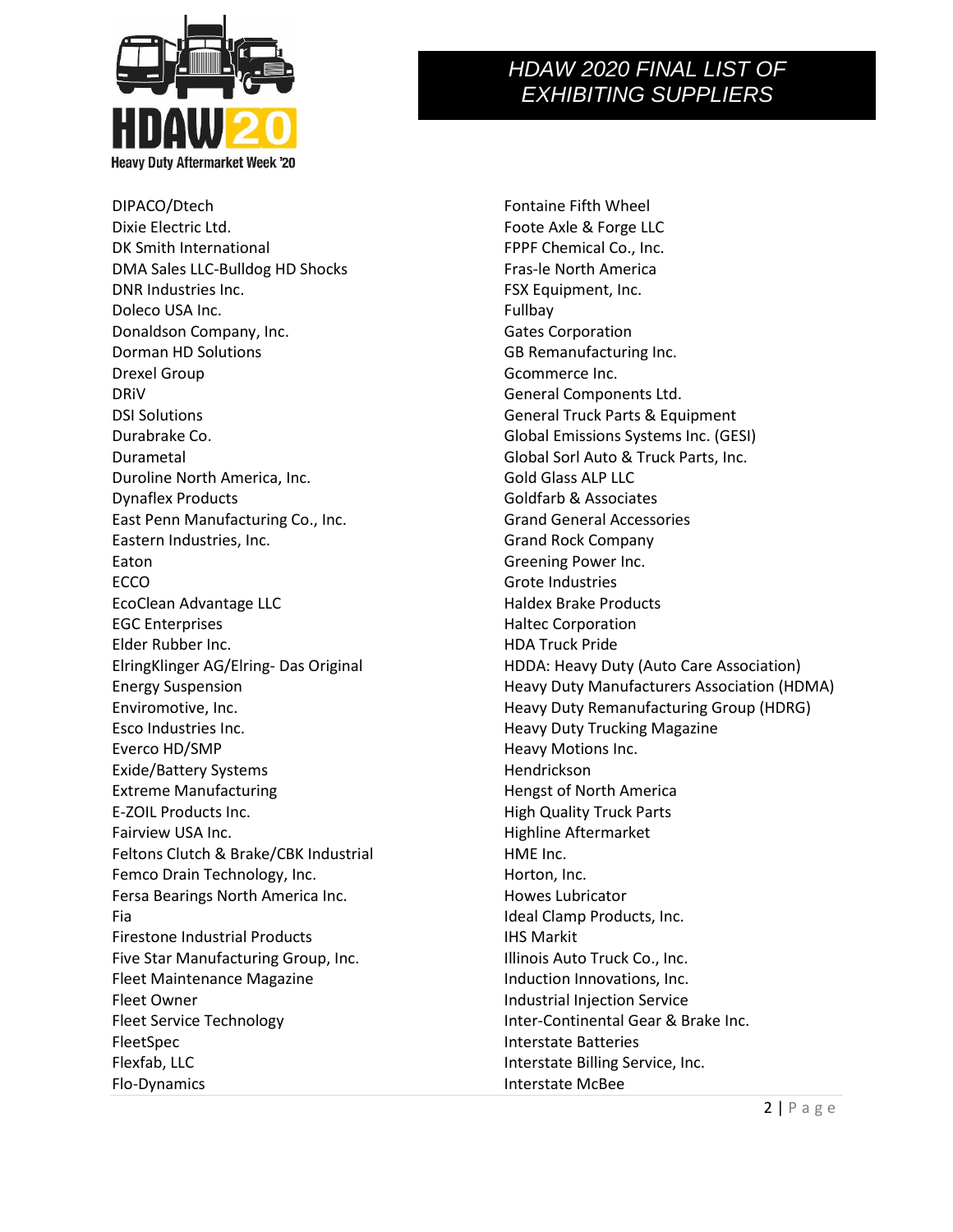

IPD

ISN (Integrated Supply Network, Inc.) ISoft Data Systems James King & Co., Inc. Jrone Turbocharger System Karmak, Inc. Keene Export Brake & Electric Co. Ken-Tool Kinedyne LLC Kit Masters, Inc. KNIPEX Tools LP Knoedler Mfg. Ltd. L&H Threaded Rods Corporation Leece-Neville Heavy Duty Systems Level Seven Lincoln Chrome Lock and Lube Lucas Diesel Systems Lucas Oil Products, Inc. Lumileds (Philips Automotive) Lynol Cooling Systems Inc. M&C Mud Flaps, Inc. MacKay & Company MAHLE Majestic Synthetic Oil, LLC MANN+HUMMEL – WIX Filters Mansons International Pvt. Ltd. Marathon Brake Systems MAT-CV MaxiForce Inc. Maxion Wheels Maxxima MEFIN MEI Corporation MEKRA Lang North America Melett North America, Inc. MemoParts Meritor Merlin Diesel Systems Ltd. Merritt Aluminum Products Mevotech MGM Brakes Mid-America Clutch Company

Midwest Fuel Injection Midwest Truck & Auto Parts - World American Milton Industries Milwaukee Tool Minimizer Mitsubishi Electric MOTOR Information Systems Ms. Carita SafeTruck, Inc. Multiprens USA, Inc. Neapco Drivelines- Aftermarket Group Nelson Global Products New Pig Corporation Norco Professional Lifting Equipment NORMA Group North Coast Bearings Northern Radiator Northwood University No-Spill Systems Nu-Line Products Inc. Oasis Scientific Inc. Odyssey Batteries by EnerSys Oil-Dri Corporation of America Onspot Automatic Tire Chains OptiCat Optronics International ORAFOL Americas Inc. Orscheln Products L.L.C. PAI Industries, Inc. Parts Distributing Company Peerless Industrial Group Penray Inc. Permatex Peterson Manufacturing Co. Pewag Traction Chain Inc. PhaseZero Ventures Phillips & Temro Industries Phillips Industries Power Badger Power Brake Sales, Inc. Power Heavy Duty Power Steer, Inc. Power Steering Specialists Powermotive Industries Inc.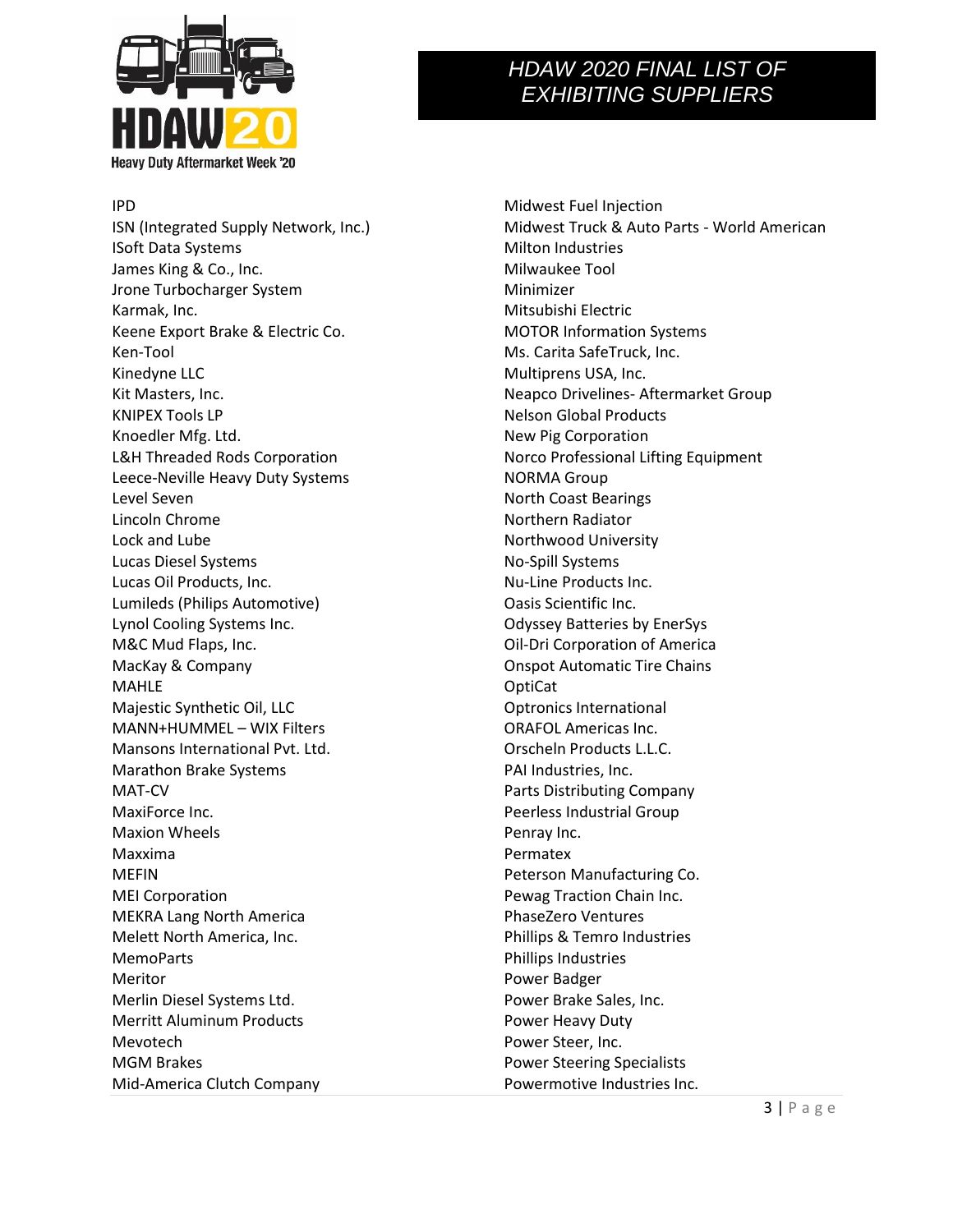

Premier Mfg. Co. Prestone Command Procede Software ProDiesel Prospect Engineering Works Proturbo LLC PurePower Technologies QX Heavy Duty Rabotti SrL Raybestos Brakes/Brake Parts Inc. REACH International, Inc. Red Fox Resources Redat North America, Inc. Redline Emissions Products Reliable Transmission Service Renegade Products USA Retrac Mirrors RevHD RIMSS Business Systems Technology ROADWARRIOR Inc. Robert Bosch LLC Robiel Industria e Comercio de Auto Pecas Ltda. Rochling Engineering Plastics Rostra Accessories/ Vehicle Safety Manufacturing S&S Truck Parts, LLC SAF-HOLLAND Sampa Otomotiv San. ve Tic. A.S. Scrubblade Inc. Sensata Technologies Service Specialists Association (SSA) Seymour of Sycamore Shou IE Industrial Group Shur-Co, LLC SKF SKIDD Wheel Indicator Skyline Emissions Inc. Snodepot Spartan Motors Spectra Premium Industries Stan Design Inc./Scorpion Jacks **Standens** Star Headlight & Lantern Co., Inc.

Steer King STEMCO Products, Inc. Sun Metals Group, LLC USA Sunair Products Sunsong North America, Inc. SuperClean Brands, LLC TCED Intl. Inc. Technical Chemical Company TECTRAN TEXA USA CEAS The Timken Company The Universal Group Thermal Solutions Manufacturing, Inc. Timbren Industries Inc. TMD Friction Torque Parts Tortal Training Tramec Sloan/Fleet Engineers Transport Topics TRC Triangle Suspension Systems Inc. TRICO-Group Truck Parts and Service Truck-Lite Co., LLC TrueCommerce-Datalliance Trux Accessories TSE Brakes TUFTRUCK, part of McAllister Industries Tungsram (U.S.) LLC, formerly GE Lighting Turbo Solutions UCX Truck & Fleet Uni-Bond Brake US Motor Works LLC Valair Inc. Valley Truck Parts Vanair Manufacturing Velvac Inc. VIPAR Heavy Duty, Inc. WABCO North America WAI Global Walker Products Inc. Wallace Forge Company Webb Wheel Products, Inc.